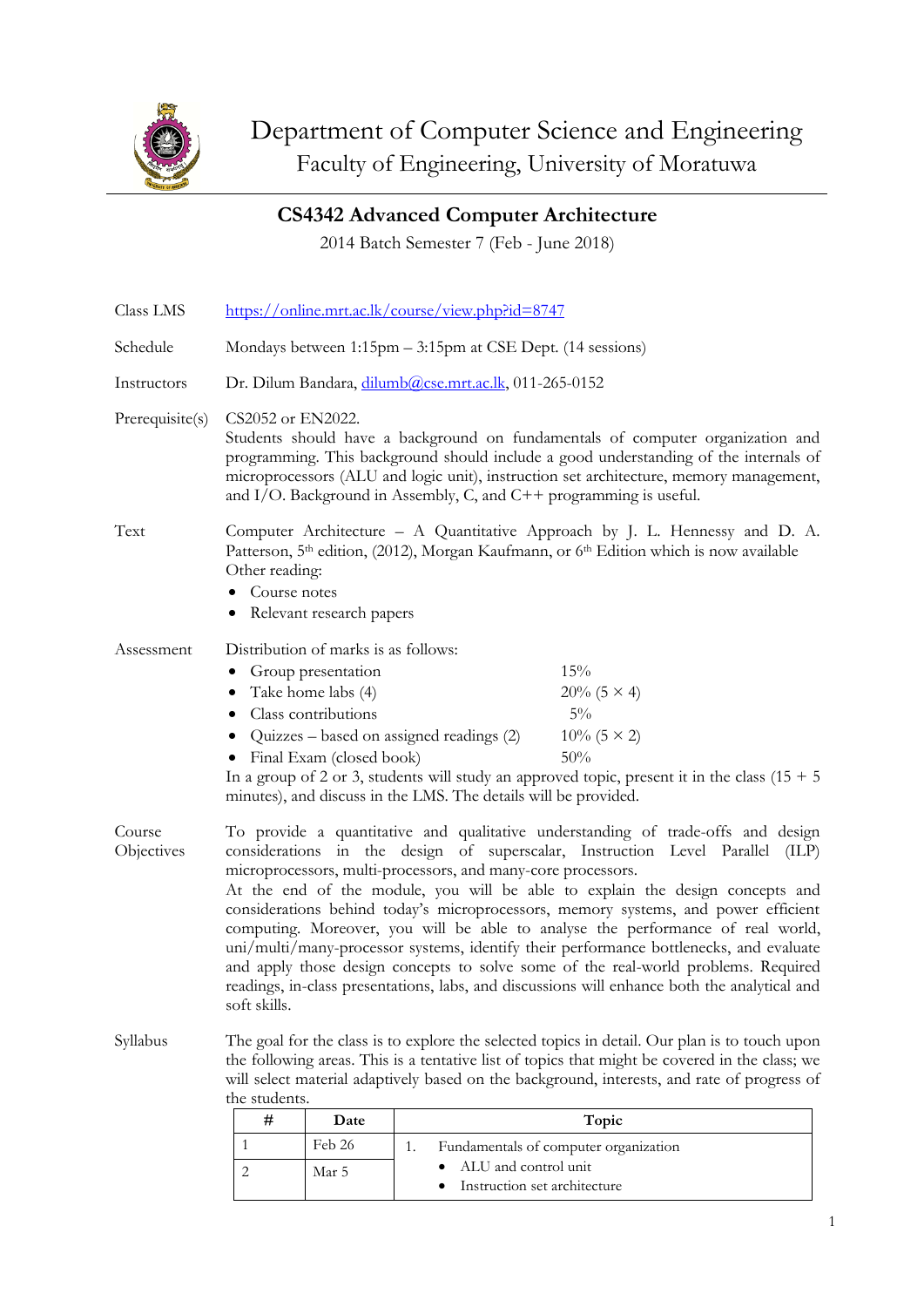| 3              | Mar 12               | $\overline{2}$ . | Instruction-level parallelism<br>Simple pipelined RISC processors and its extensions                  |
|----------------|----------------------|------------------|-------------------------------------------------------------------------------------------------------|
| $\overline{4}$ | Mar 19               |                  | Branch prediction techniques                                                                          |
| 5              | Mar 26               |                  | Static and dynamic scheduling<br>Multithreading                                                       |
| 6              | Apr 2                | 3.               | Data-level parallelism [3 classes]<br>Vector processors<br><b>SIMD</b>                                |
| 7              | Apr 23               |                  | <b>GPU</b> architectures<br>Loop-level parallelism                                                    |
| 8              | May 7                | 4.               | Memory hierarchy<br>Caching                                                                           |
| 9              | Alternative<br>class |                  | Advanced cache optimization techniques<br>Virtual memory                                              |
| 10             | May 14               | 5.               | Thread-level parallelism<br>Multi-processors<br>Shared-memory architectures<br>Memory synchronization |
| 11             | May 21               | 6.               | Mobile Processor Architectures                                                                        |
| 12             | May 28               | 7.               | Warehouse-scale computers<br>Cloud computing<br>Programming models                                    |
| 13             | June 4               | 2.<br>3.         | Green computing<br><b>Students Presentations</b>                                                      |
| 14             | June 11              | 4.               | Students Presentations (cont.)                                                                        |

Workload Expectations There is a normative workload expected of you while following this module. This is a 3 credit module. For the average student, this means 135 study hours over the semester. The following table provides a rough breakdown of how these hours might be spent over the whole semester – but this is only for guidance:

| Attendance                                                                                                                                 |    |  |  |  |  |
|--------------------------------------------------------------------------------------------------------------------------------------------|----|--|--|--|--|
| 14 weeks $\times$ 2-hour lectures                                                                                                          |    |  |  |  |  |
| Independent work                                                                                                                           |    |  |  |  |  |
| Preparatory work – e.g., set reading, checking LMS announcements, preparation<br>for lectures and labs<br>14 weeks $\times$ 4 hours a week | 56 |  |  |  |  |
| Group work                                                                                                                                 |    |  |  |  |  |
| Presentation                                                                                                                               | 10 |  |  |  |  |
| Take home labs $(8 \times 4)$                                                                                                              | 32 |  |  |  |  |
| Assessment                                                                                                                                 |    |  |  |  |  |
| Exams (Quizzes are included in lecture slots)                                                                                              | 2  |  |  |  |  |
| Remaining hours are likely to be used for assessment activities, e.g., exam<br>revision, extra reading and coursework planning and writing |    |  |  |  |  |
| <b>TOTAL</b>                                                                                                                               |    |  |  |  |  |